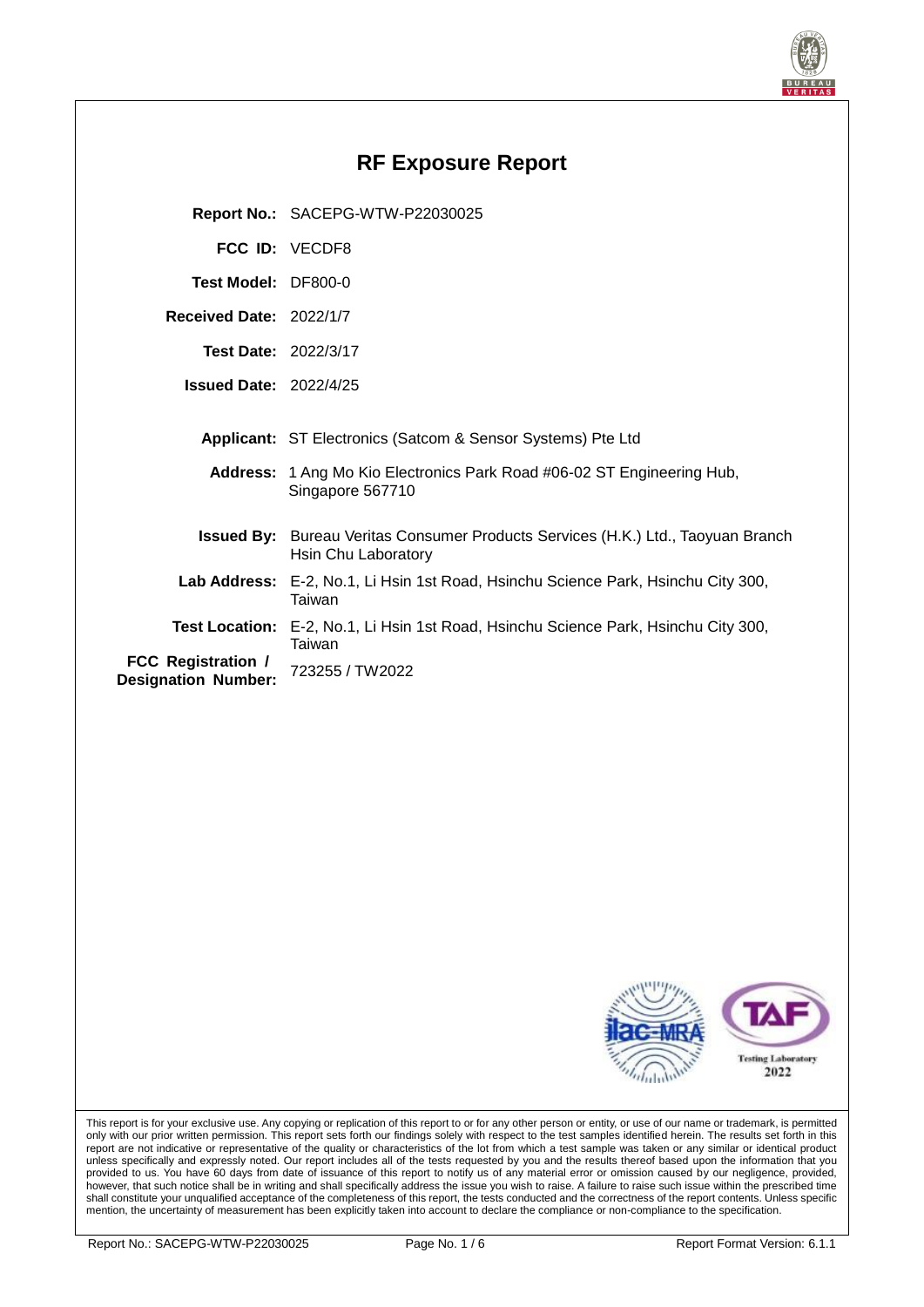

# **Table of Contents**

| $\overline{2}$ |  |  |  |
|----------------|--|--|--|
| 22             |  |  |  |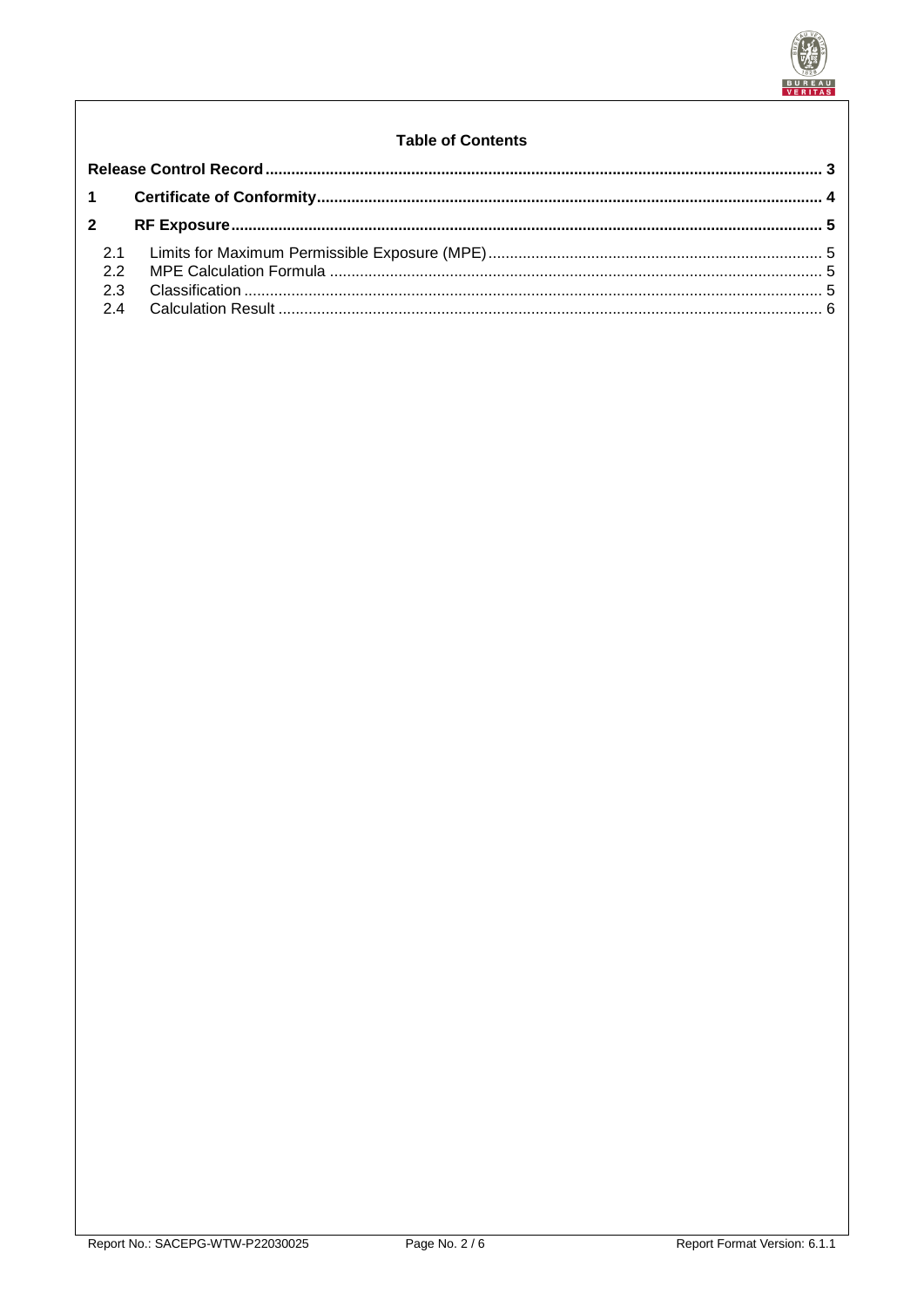

# <span id="page-2-0"></span>**Release Control Record** Issue No. 2008 2012 2013 2014 2022 2023 2024 2022 2023 2024 2022 2023 2024 2022 2023 2024 2022 2023 2024 2022 2023 2024 2022 2023 2024 2022 2023 2024 2022 2023 2024 2022 2023 2024 2023 2024 2023 2024 2023 2024 2023 2024 20 SACEPG-WTW-P22030025 | Original release. 2022/4/25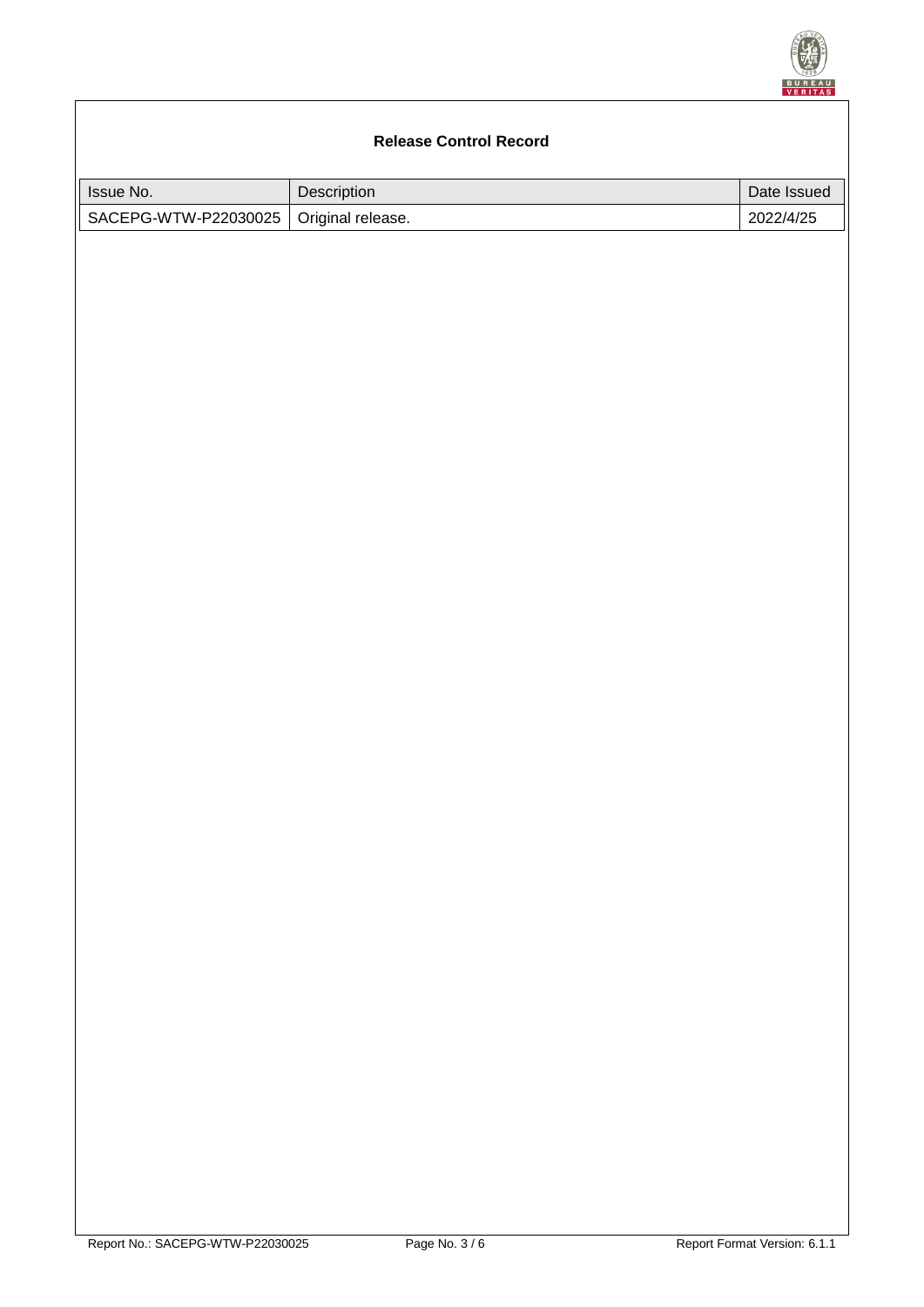

### <span id="page-3-0"></span>**1 Certificate of Conformity**

|                             | <b>Product:</b> Long Range K-band Microwave Sensor                 |  |  |  |
|-----------------------------|--------------------------------------------------------------------|--|--|--|
|                             | <b>Brand:</b> AgilSense                                            |  |  |  |
| Test Model: DF800-0         |                                                                    |  |  |  |
|                             | <b>Sample Status:</b> Engineering sample                           |  |  |  |
|                             | <b>Applicant:</b> ST Electronics (Satcom & Sensor Systems) Pte Ltd |  |  |  |
| <b>Test Date: 2022/3/17</b> |                                                                    |  |  |  |
|                             | <b>Standards:</b> FCC Part 2 (Section 2.1091)                      |  |  |  |
|                             | KDB 447498 D01 General RF Exposure Guidance v06                    |  |  |  |

The above equipment has been tested by **Bureau Veritas Consumer Products Services (H.K.) Ltd., Taoyuan Branch**, and found compliance with the requirement of the above standards. The test record, data evaluation & Equipment Under Test (EUT) configurations represented herein are true and accurate accounts of the measurements of the sample's EMC characteristics under the conditions specified in this report.

| <b>Prepared by:</b> | $\mathbf{r}$             | Date: | 2022/4/25 |  |
|---------------------|--------------------------|-------|-----------|--|
|                     | Claire Kuan / Specialist |       |           |  |
| <b>Approved by:</b> | May Chen / Manager       | Date: | 2022/4/25 |  |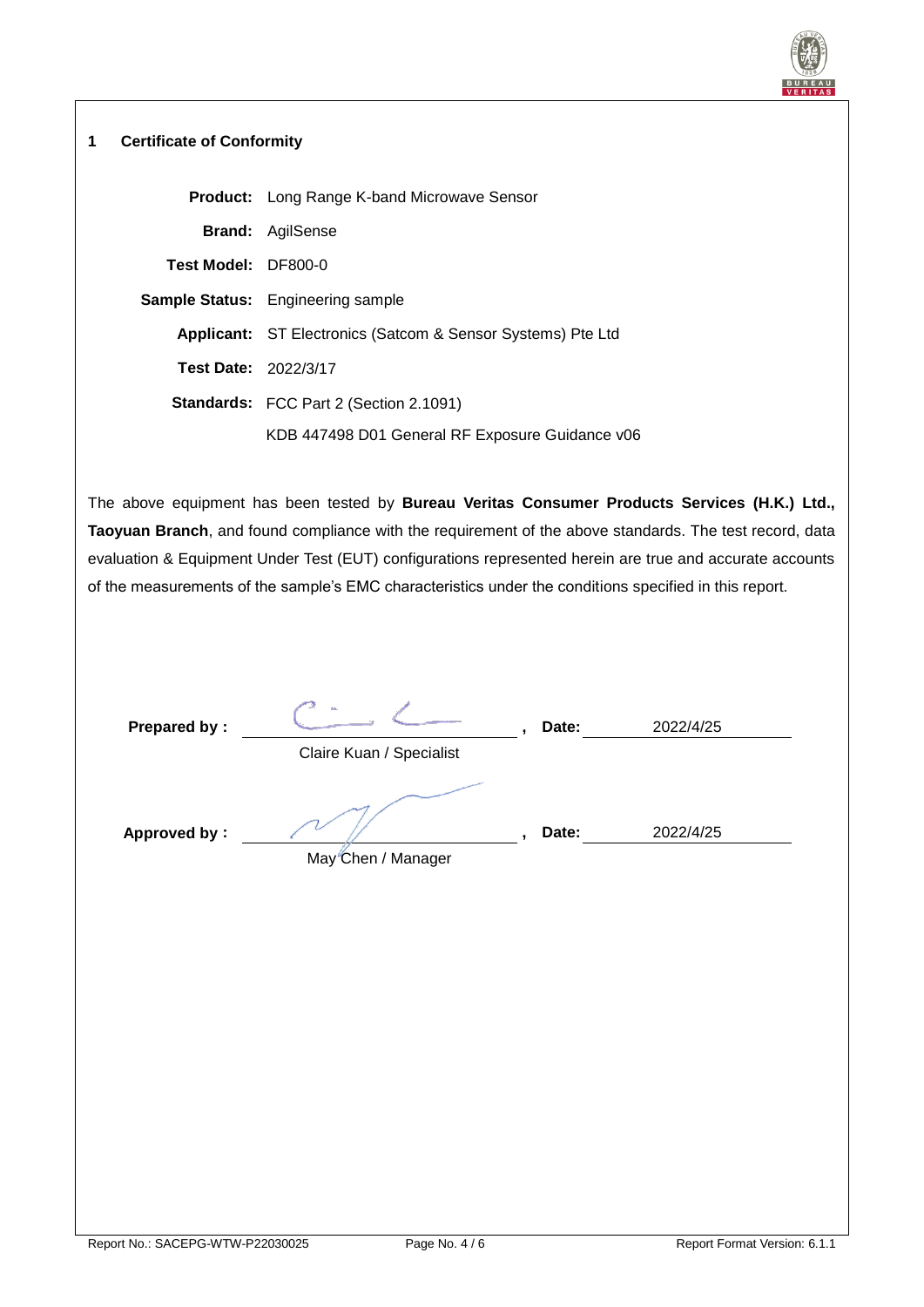

# <span id="page-4-0"></span>**2 RF Exposure**

# <span id="page-4-1"></span>2.1 Limits for Maximum Permissible Exposure (MPE)

| <b>Frequency Range</b><br>(MHz)                       | Electric Field<br>Strength (V/m) | <b>Magnetic Field</b><br><b>Power Density</b><br>Strength (A/m)<br>(mW/cm <sup>2</sup> ) |               | Average Time<br>(minutes) |  |  |
|-------------------------------------------------------|----------------------------------|------------------------------------------------------------------------------------------|---------------|---------------------------|--|--|
| Limits For General Population / Uncontrolled Exposure |                                  |                                                                                          |               |                           |  |  |
| $0.3 - 1.34$                                          | 614                              | 1.63                                                                                     | (100)*        | 30                        |  |  |
| 824/f<br>$1.34 - 30$                                  |                                  | 2.19/f                                                                                   | $(180/f^2)^*$ | 30                        |  |  |
| 30-300                                                | 27.5                             | 0.073                                                                                    | 0.2           | 30                        |  |  |
| 300-1500<br>$\cdots$                                  |                                  | $\cdots$                                                                                 | f/1500        | 30                        |  |  |
| 1500-100,000                                          | $\cdots$                         | .                                                                                        | 1.0           | 30                        |  |  |

f = Frequency in MHz ; \*Plane-wave equivalent power density

<span id="page-4-2"></span>2.2 MPE Calculation Formula

 $Pd = (Pout*G) / (4*pi*r<sup>2</sup>)$ 

### where

 $Pd = power density in mW/cm<sup>2</sup>$ 

Pout = output power to antenna in mW

 $G =$  gain of antenna in linear scale

 $Pi = 3.1416$ 

 $R =$  distance between observation point and center of the radiator in cm

# <span id="page-4-3"></span>2.3 Classification

The antenna of this product, under normal use condition, is at least 20 cm away from the body of the user. So, this device is classified as **Mobile Device**.